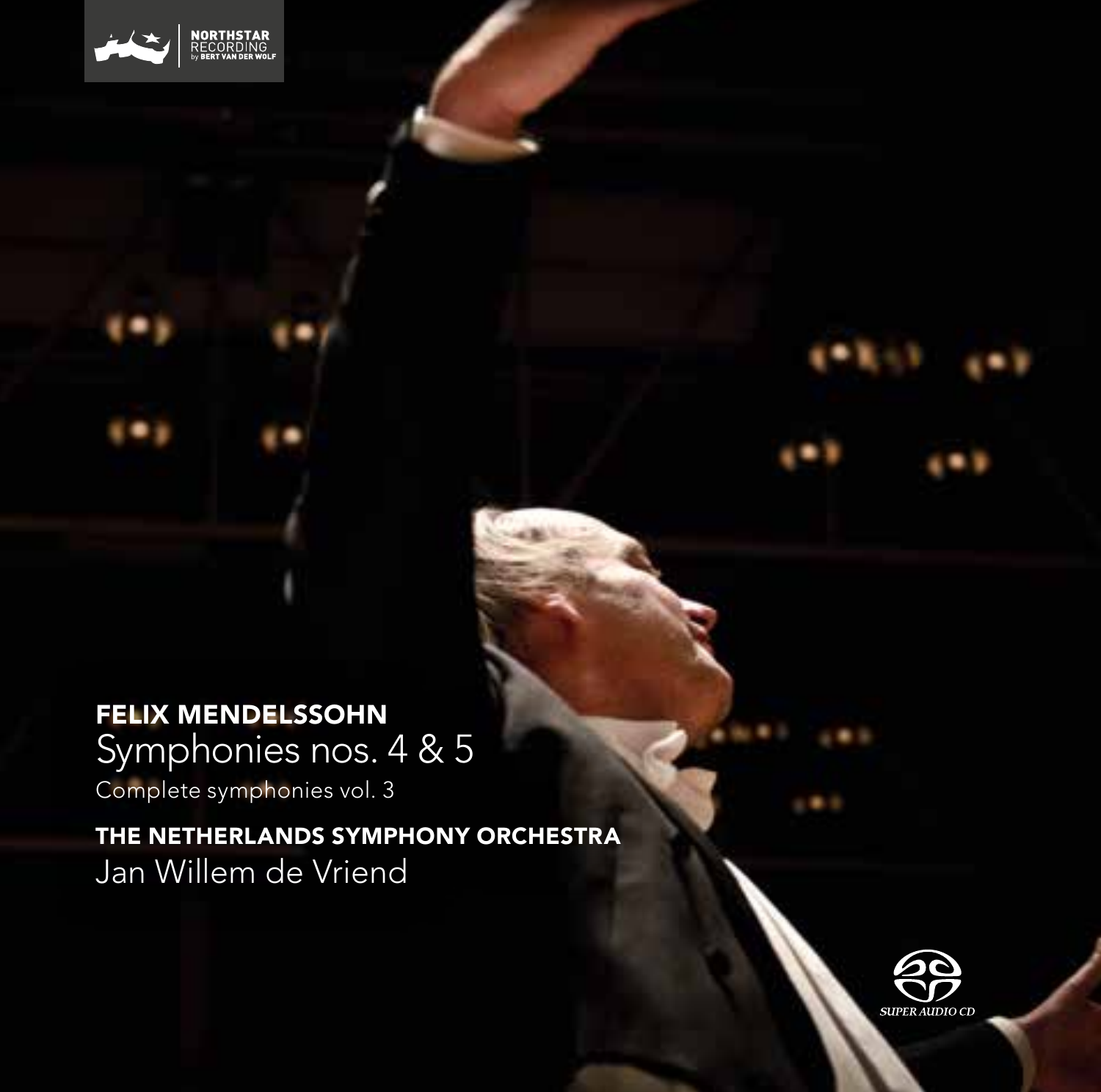FELIX MENDELSSOHN Symphonies nos. 4 & 5 Complete symphonies vol. 3

THE NETHERLANDS SYMPHONY ORCHESTRA Jan Willem de Vriend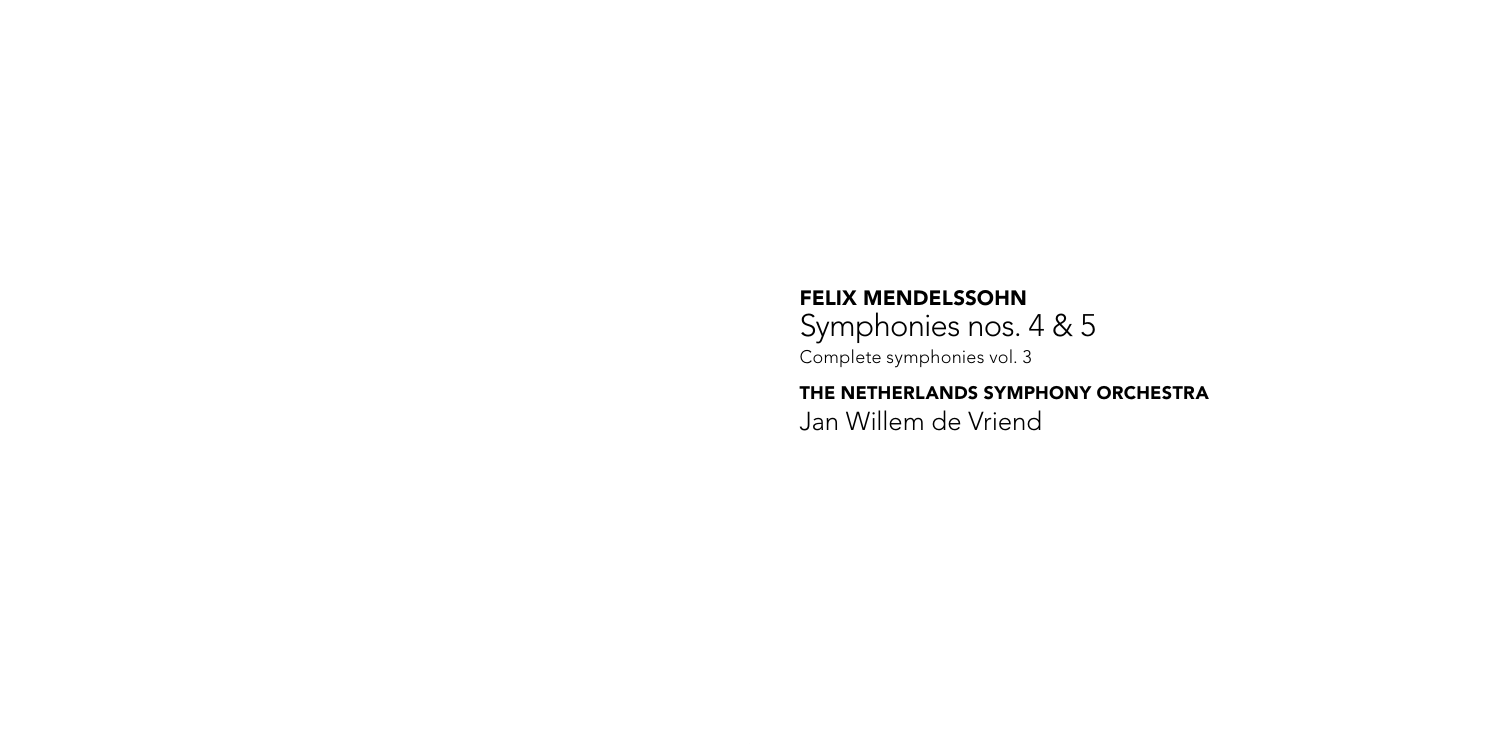## FELIX MENDELSSOHN (1809-1847)

#### Symphony no. 4 in A major, opus 90 'Italian' (1833)

| [1] Allegro vivace     | 11:01 |
|------------------------|-------|
| [2] Andante con moto   | 6:35  |
| [3] Con moto moderato  | 6:16  |
| [4] Saltarello: Presto | 5:38  |

#### Symphony no. 5 in D major, opus 107 'Reformation' (1830)

| [5] Andante - Allegro con fuoco         | 11:03 |
|-----------------------------------------|-------|
| <b>[6]</b> Allegro vivace               | 5:03  |
| <b>171</b> Andante                      | 3:23  |
| [8] Andante con moto - Allegro maestoso | 7:31  |

total time 56:30

*Les extrêmes se touchent*… : there could barely be a greater contrast between Mendelssohn's *Italian* and *Reformation* symphonies. The *Italian*: a fiery, vivacious Mendelssohn, a perfect illustration of his nervous and enthusiastic nature and a rousing romp through Italy. The *Reformation*: often solemn, with a clearly religious bias; a work that might even be referred to as a monument.

But there is also a similarity. Mendelssohn never wanted either of these works to be published. Oddly enough, he was not satisfied with them. They were hidden away in a drawer after their premieres and only came to be printed after the composer's death; the *Italian* four years later and the *Reformation* after a gap of no less than 21 years. The composer's symphonies are numbered according to their publication dates rather than their dates of composition. 'No. 4', the *Italian* (written in 1833), was actually the third and 'No. 5', the *Reformation* (1830), the second.

Italy can prove to be an intoxicating experience. And not just because of Italian wine, but equally because of its beauty: the paintings, the architecture, the palaces and castles in all their glory, or indeed in the glory of their decay. And then there's the landscape, the olive trees, the sun that enthusiastically greets all that is wonderful and the eternally blue sky that caps all of this beauty… Composers have also frequently become intoxicated by what Italy has to offer, particularly those of the Romantic period. This is where Berlioz was when he wrote such incandescent works as *Le Carnaval Romain* and *Harold in Italy*. Richard Strauss wrote his brilliant tone poem *Aus Italien* here and Mendelssohn's response was his high-spirited *Italian Symphony*.

8 May 1830 was the fateful date. It was, according to the composer's father, time for Felix Mendelssohn, then 21, to discover the world and all its treasures. It would be useful to make contacts in far-flung places. And the perfect way of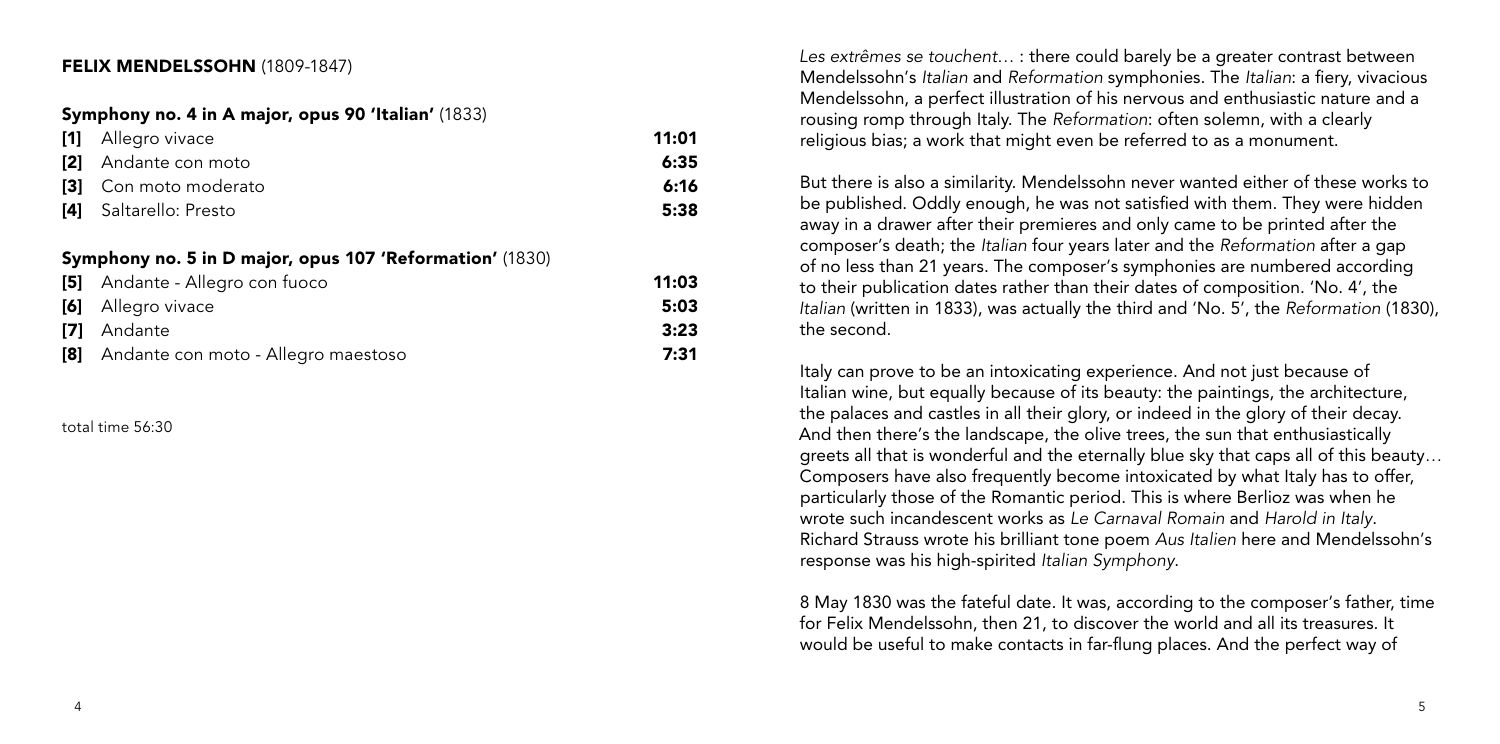doing this, for a civilised man of means – such as Mendelssohn undoubtedly was, coming as he did from a highly cultured banking family – was to take a Grand Tour: a journey along the great cultural pathways of Europe. He had already travelled to the North (England and Scotland) and now it was time for Italy.

His first port of call was Venice. 'Italy at last! And what I have all my life considered as the greatest possible felicity is now begun, and I am basking in it!' he wrote home, in high agitation. 'The entire country is in such festive spirits that I feel like a young prince making his grand entrance. I shall however become quite confused, if things are to go on as they have done on this first day, when every hour brought with it so much never to be forgotten, that I do not know where to find sufficient grasp of intellect to comprehend it all properly.'

Clearly, however, he was not impressed by the musical standards he found. 'The orchestras are worse than any one could believe; both musicians, and a right feeling for music, are wanting. The two or three violin performers play just as they choose, and join in when they please; the wind instruments are tuned either too high or too low; and they execute flourishes like those we are accustomed to hear in farm-yards, but hardly so good...'

In Florence, he wandered enraptured through the old central city, visited the major galleries and was never to forget his first impression of Rafael's *Madonna del cardillino*. He stayed in Rome for no less than five months in an apartment on the Piazza d'Espagna, with a superb view of the Spanish Steps (and even 'a good Viennese grand piano'). The young man witnessed the festive coronation of the new Pope, was caught up in the carnival, but never escaped from his selfimposed duties: 'After breakfast I begin my work, and play, and sing, and compose till near noon…' Remarkably enough it was the relics from his previous trip on which he was working, the *Scotch Symphony* and the *Hebrides* overture.

It was only when he reached Naples in April 1831 – after almost a year of his journey – that Italy began to seep its way into Mendelssohn's music. Naples also called a halt to the pleasures of travelling. The weather was dreadful, with continual rain, so it was better to remain indoors. Mendelssohn used his 'free time' for a new symphony in the vibrant key of A major, the *Italian*. It seems to have flowed from his pen with consummate ease, although he was only to complete the work some two years later, in Berlin, when his journey to Paestum on the Gulf of Salerno was far in his past.

The *Italian* is a real party piece. This was certainly the view following the work's premiere in London on 13 May 1833, given by the Philharmonic Society. (Mendelssohn was highly acclaimed in London, where he had been commissioned to produce a new symphony). This makes it all the more remarkable that Mendelssohn himself described this masterpiece as having been 'one of the most bitter moments of my entire career', fretting, for years to come, about whether he ought to rewrite the second, third and fourth movements. The opening *Allegro vivace* abounds with Mediterranean exuberance. The slow movement probably depicts a religious procession, witnessed by the composer in Naples. The third movement – Con moto moderato – seems to have little in the way of Italian influence. Rather one might imagine oneself in the shade of Germanic limes, beech and pine trees, Biedermeier-style. But the finale is drawn directly from Italian folk life: an irresistible, whirling dance to the rhythmic beat of the *saltarello*.

The *Reformation Symphony* had its roots in quite different soil. Stated succinctly, an artist has two duties: to create 'from within himself', bearing witness to 'the most individual expression of the most individual emotion', but also to observe an 'obligation' to society at large. People want art for special occasions, to add lustre or provide some deeper meaning. The *Italian* symphony is a work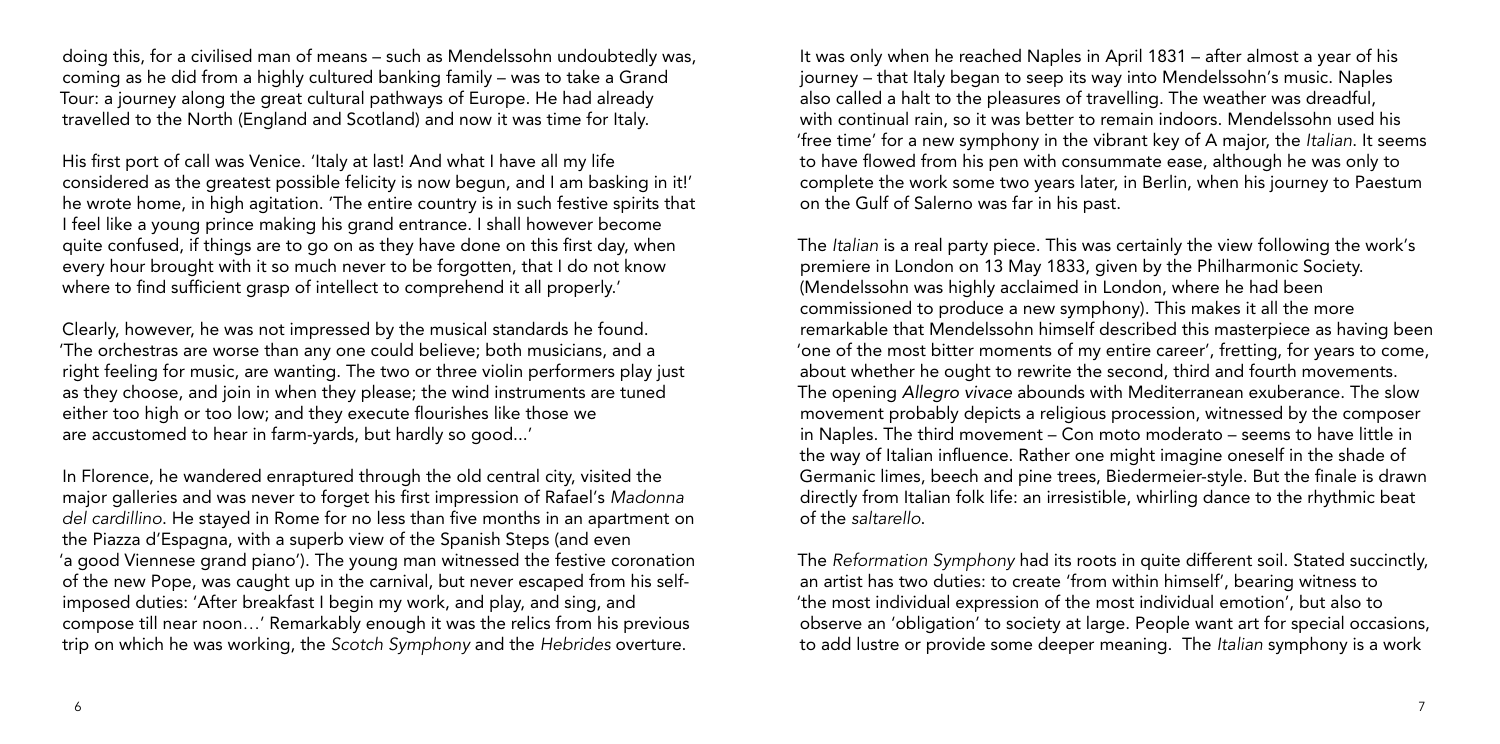of this sort 'from himself', while the *Reformation* is more 'societal', even though Mendelssohn has still imbued the work with something quite personal.

In 1830, Germany was celebrating the 300<sup>th</sup> anniversary of the Confession of Augsburg. The Confession was a key document for Lutheranism, and its submission to Emperor Charles V in 1530 marked an enormous event for the Reformation, as Lutheranism became the official state religion. Mendelssohn wanted to make a contribution towards this national obeisance with a large-scale symphony. He incorporated two well-known Protestant melodies into the work. The strings play the 'Dresden Amen' at the close of the slow introduction, while Luther's chorale 'Ein' feste Burg ist unser Gott' resounds towards the end of the symphony, radiant in the colours of the full orchestra. The personal element of the work lies in the fact that Mendelssohn had been born into a Jewish family, who subsequently converted to the Protestant faith. Truly this was a significant gesture and the composer's desire to show himself to be a convinced Protestant is not confined to this symphony.

In the meantime, the *Reformation* was suffering an ill-starred fate. Delayed by a bout of measles, Mendelssohn was unable to complete the work in time for the festivities. Two years later, he unexpectedly received a chance to have the work performed in Paris. Unfortunately, the pampered orchestra there started grumbling during the rehearsals: 'too scholarly', 'too full of fugatos', 'not enough tunes'… Too *Protestant*, one might have thought… The symphony was taken out of the programme, much to the shame of the young but already well-known composer. He was given a further opportunity in 1833, back at home in Berlin. This time, however, it was Mendelssohn *himself* who was thoroughly disappointed at the premiere. A few years later, he had this to say of the work: 'I can no longer tolerate the *Reformation Symphony.* I feel that this should perish in flames, more so than any other of my works.'

This was ruthless. Mendelssohn could say some strange, and even contrary, things about his own oeuvre, for instance commenting that his stilted *Second Piano Concerto* was so much better than the delightful *First* concerto. And it is also remarkable that he never found any reconciliation with such a sparkling score as the *Italian* – now, quite rightly, an unprecedented favourite with audiences. Sometimes the audience really ought to decide, rather than the composer.

## Stephen Westra

*Translation: Bruce Gordon/Muse Translations*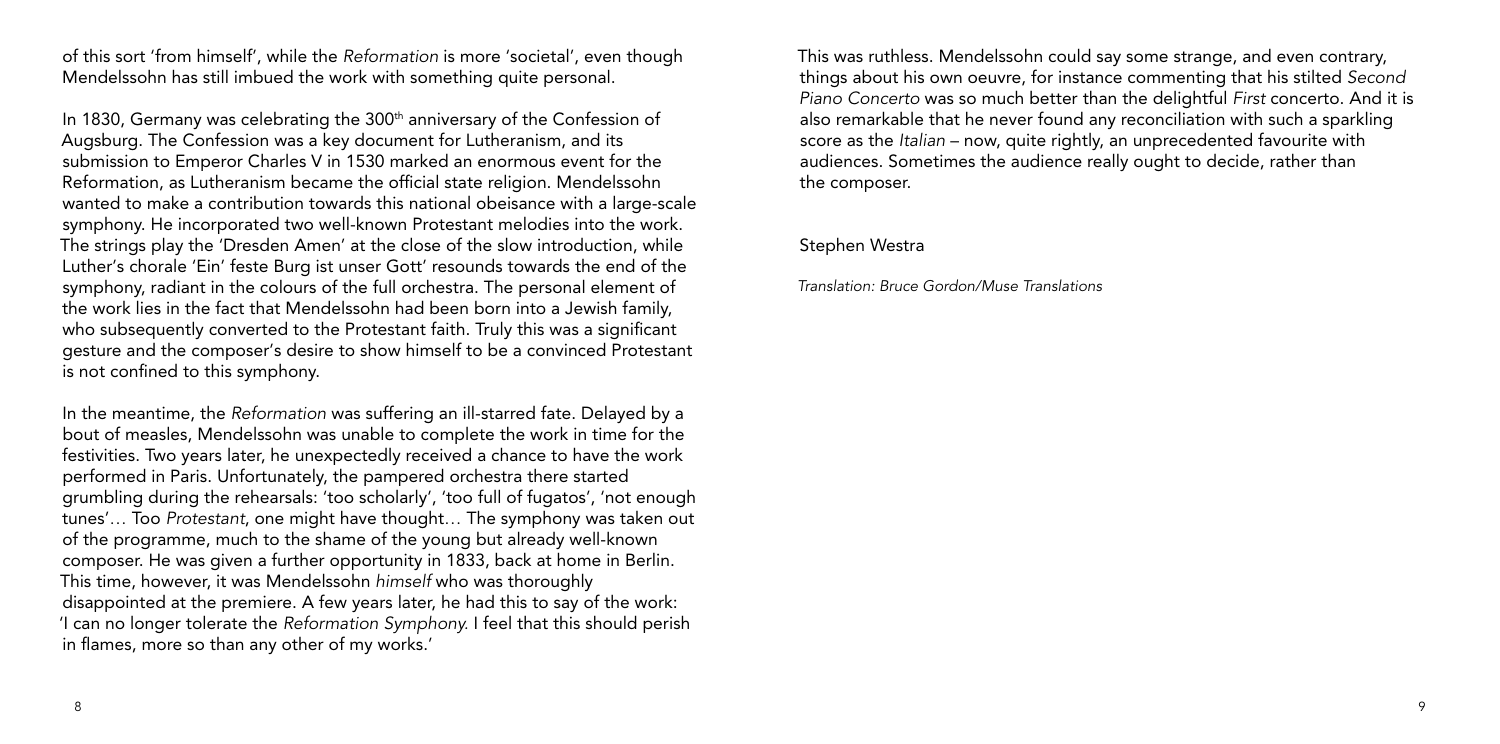## Jan Willem de Vriend

Jan Willem de Vriend was appointed chief conductor and artistic director of The Netherlands Symphony Orchestra in 2006. Since then, The Netherlands Symphony Orchestra has become a notable phenomenon on the Netherlands' musical scene. It has presented semi-scenic performances of works by Mozart, Beethoven, Strauss and Mendelssohn. There were premieres of works by Offenbach, Say and Mahler. And by substituting period instruments in the brass section, it has developed its own distinctive sound in the 18th and 19th century repertoire. It has recorded Beethoven's complete symphonies conducted by de Vriend.

Opera conducting has come to play a significant role in de Vriend's career. He has led the Combattimento Consort Amsterdam (being artistic director from 1982 – 2013) in unknown operas by Gassmann, Rameau, Heinchen and Haydn, among others, as well as familiar operas by such composers as Monteverdi, Handel, Rossini and Mozart. For the opera houses of Lucerne, Strasbourg, Barcelona, Moscow and Enschede, he has conducted operas by Handel, Mozart, Verdi, Strauss and others. De Vriend is music director of Opera St. Moritz.

De Vriend has conducted many distinguished Dutch orchestras, including the Royal Concertgebouw Orchestra, the Netherlands Radio Philharmonic Orchestra and The Hague Philharmonic Orchestra. De Vriend is also a welcome guest internationally and has conducted orchestras in China, Germany, Austria, Italy and France.

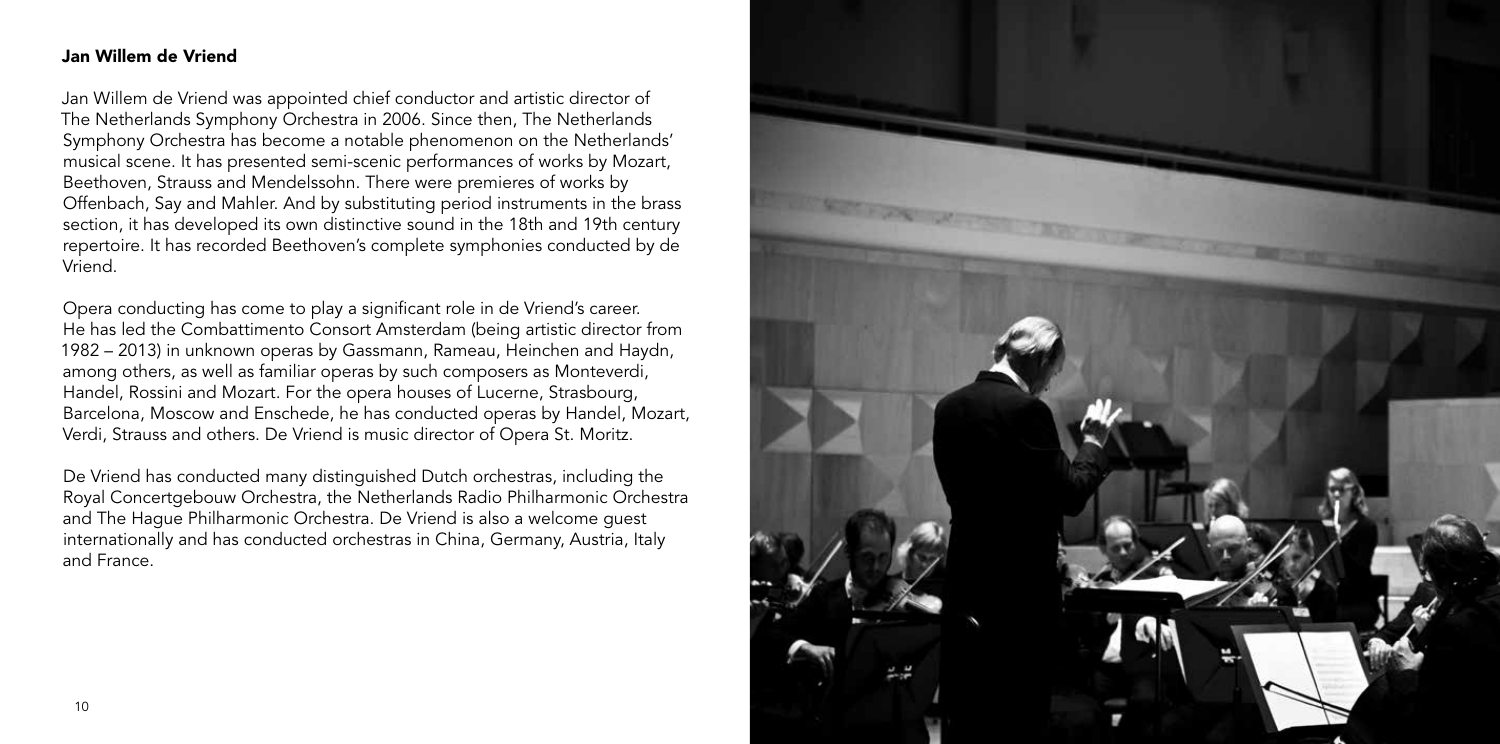## The Netherlands Symphony Orchestra

The Netherlands Symphony Orchestra is based in Enschede, in the province of Overijssel. Performing at an international level, as evidenced by its highly acclaimed CDs and invitations for international tours, the orchestra is firmly rooted in society.

Jan Willem de Vriend has been its artistic director and chief conductor since 2006. Under De Vriend's leadership, the orchestra has expanded its repertoire to cover music from four centuries. Its use of period instruments in the Classical repertoire gives the orchestra a distinctive and highly individual character.

The Netherlands Symphony Orchestra performs amongst others in Amsterdam, Rotterdam, Utrecht, Enschede, Zwolle and Deventer. In addition, it often works with the Dutch National Touring Opera Company. In its home town Enschede, the orchestra builds on a symphonic tradition of more than 80 years, and it is known as one of the most modern and entrepreneurial orchestras in the Netherlands. Its international partners include the BBC Philharmonic and the Liszt School of Music Weimar.

The Netherlands Symphony Orchestra created a number of ensembles, such as a chamber orchestra, the Baroque Academy of the Netherlands Symphony Orchestra (BANSO) and various chamber music ensembles. The orchestra's commitment to expanding its social relevance is also reflected in the large number of projects in which education is a key element.

The Netherlands Symphony Orchestra has made successful tours of the United States, Spain, China and England, and it has performed in such famous venues as Carnegie Hall in New York and Birmingham Symphony Hall. Its CDs of the

complete Beethoven symphonies (for Challenge Classics) and music by Dutch composers such as Julius Röntgen and Jan van Gilse (for the CPO label) were very well received by the international music press.

The orchestra has worked with distinguished conductors, such as its former chief conductor Jaap van Zweden, Vasily Petrenko, Edo de Waart, Hans Vonk, Gerd Albrecht, Marc Soustrot, Eri Klas, Ed Spanjaard, Claus Peter Flor and Tan Dun.

It also has accompanied many celebrated soloists, including Gidon Kremer, Ronald Brautigam, Natalia Gutman, Charlotte Margiono, Antje Weithaas, Marie-Luise Neunecker, Hélène Grimaud, Robert Holl, Fazil Say, Jean-Yves Thibaudet and Thomas Zehetmair.

The Netherlands Symphony Orchestra is financially supported by the Dutch Ministry of Education, Culture and Science, the Province of Overijssel and the Municipality of Enschede, as well as annual contributions from sponsors.

www.hetsymfonieorkest.nl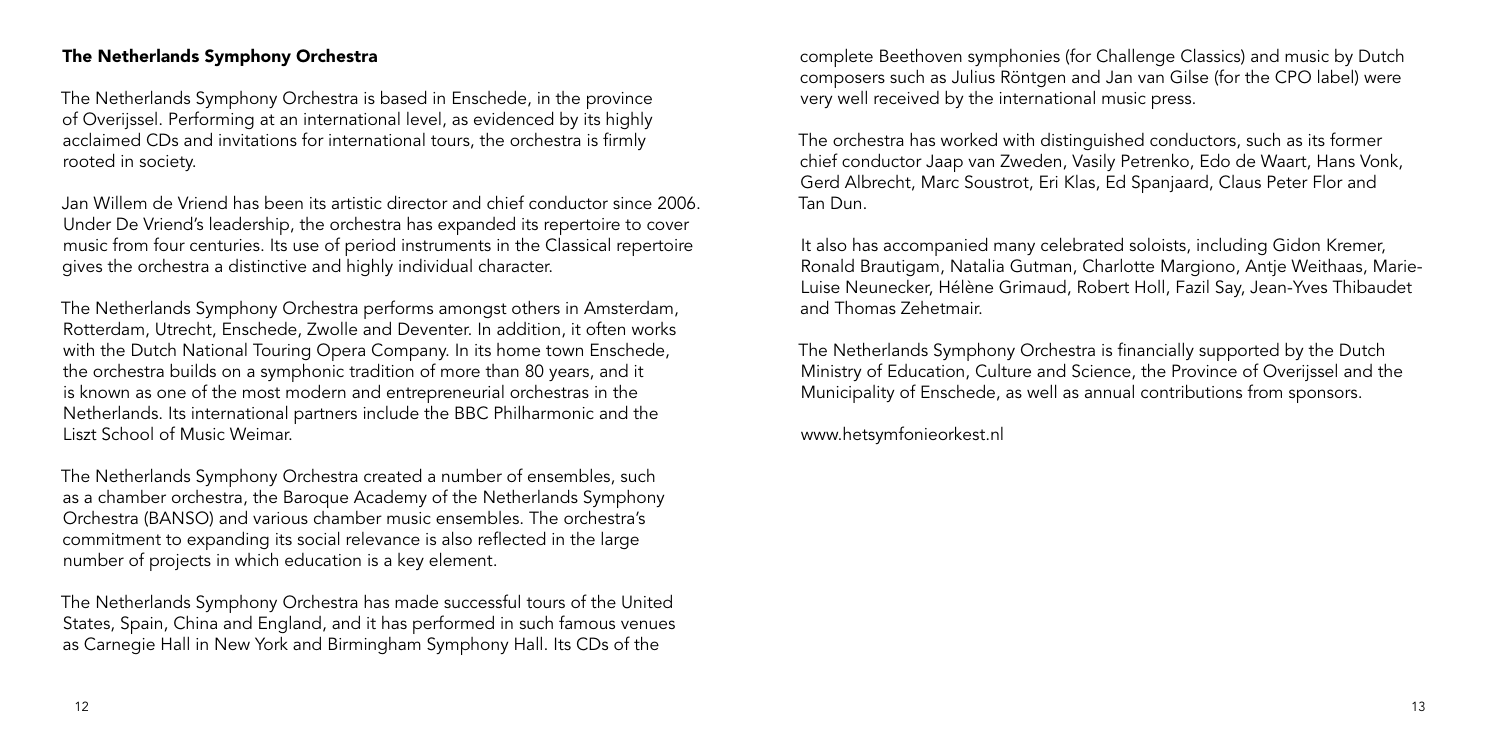This High Definition Surround Recording was Produced, Engineered and Edited by Bert van der Wolf of NorthStar Recording Services, using the 'High Quality Musical Surround Mastering' principle. The basis of this recording principle is a realistic and holographic 3 dimensional representation of the musical instruments, voices and recording venue, according to traditional concert practice. For most older music this means a frontal representation of the musical performance, but such that width and depth of the ensemble and acoustic characteristics of the hall do resemble 'real life' as much as possible. Some older compositions, and many contemporary works do specifically ask for placement of musical instruments and voices over the full 360 degrees sound scape, and in these cases the recording is as realistic as possible, within the limits of the 5.1 Surround Sound standard. This requires a very innovative use of all 6 loudspeakers and the use of completely matched, full frequency range loudspeakers for all 5 discrete channels. A complementary sub-woofer, for the ultra low frequencies under 40Hz, is highly recommended to maximally benefit from the sound quality of this recording.

This recording was produced with the use of Sonodore microphones, Avalon Acoustic monitoring, Siltech Mono-Crystal cabling and dCS - & Merging Technologies converters.



www.northstarconsult.nl

Executive producers: Anne de Jong & Marcel van den Broek Recorded at: Muziekcentrum Enschede, The Netherlands Recording dates Symphony no. 4: 8-11 April 2013 Recording dates Symphony no. 5: 3-5 February 2014 Recorded by: Northstar Recording Services Recording Producer, editing & mastering: Bert van der Wolf Recording assistant: Brendon Heinst A&R Challenge Records International: Anne de Jong Liner notes: Stephen Westra Translations: Bruce Gordon/Muse Translations Booklet editing: Sarina Pfiffi Cover photo: Marcel van den Broek Product coordination: Boudewijn Hagemans Graphic Design: Natasja Wallenburg & Juan Carlos Villarroel Art direction: Marcel van den Broek

www.challengerecords.com / www.hetsymfonieorkest.nl